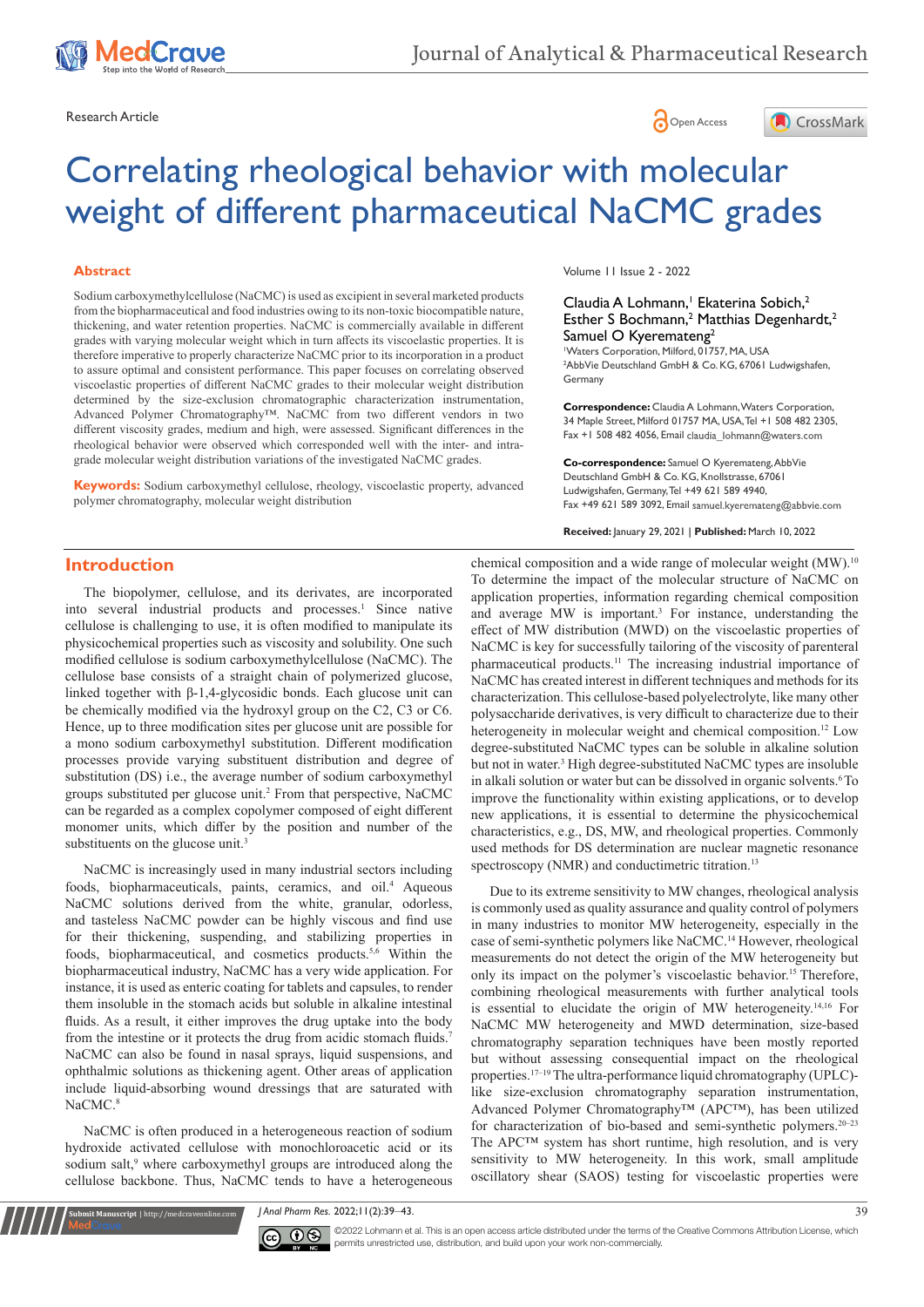©2022 Lohmann et al.

performed on two set of commercially available NaCMC grades, namely medium and high viscosity grades, from two vendors to study inter and intra grade variability. We compared their viscoelastic behavior with their MW and MWD determined with APC™. Applying both analytical techniques improved the understanding of the underlying cause and impact of MW and MWD on the viscoelastic behavior of the studied NaCMC grades.

# **Material and methods**

#### **Chemicals, samples and standards**

General chemicals used for the chromatography mobile phase comprised of liquid chromatography grade water, 0.1M sodium hydroxide and 1N hydrochloric acid purchased from Merck KGaA (Darmstadt, Germany), anhydrous sodium dihydrogen phosphate and sodium nitrate were purchased from PanReac AppliChem GmbH ITW Reagents (Darmstadt, Germany; Barcelona, Spain). Narrow molecular weight distribution pullulan standards utilized for calibration were purchased from PSS-Polymer (Mainz, Germany).

Five different NaCMC samples of two different viscosity grades, namely high and medium viscosity were obtained from Ashland (Hopewell, USA) and Amtex Chemicals (Lombard, USA). The DS of the polymers is 0.8-0.9 based on vendor information. The high viscosity grades are assigned NaCMC 1 and NaCMC 2, and the medium viscosity grades are assigned NaCMC 3, NaCMC 4, and NaCMC 5.

## **Characterization techniques**

#### **Rheology – instrumentation and method**

A Discovery HR-2 rheometer (TA Instruments, New Castle, USA) equipped with a water-cooled Peltier heating element and a 60 mm 2° cone-plate geometry was utilized for the rheological experiments. All measurements were performed in small amplitude oscillatory shear (SAOS) mode at 25 °C with an amplitude of 0.5% which was verified by an amplitude sweep prior to characterization. The tested frequency range was 40 Hz to 0.1 Hz. For the rheological characterization, 750 mg polymer was added to 15 mL deionized water and homogenized using a smooth glass mortar and pestle. The samples were left overnight and degassed prior to measurement. Each sample was tested in triplicate.

## **Advanced polymer chromatography ™ – instrumentation and method**

All samples and polymer standards were analyzed on an ACQUITY™ APC™ system (Waters, Milford, USA) equipped with a refractive index (RI) detector. The column bank comprised of ACQUITY<sup>™</sup> BEH AQ  $900\text{\AA}$  + AQ  $450\text{\AA}$  + AQ 125Å (Waters, Milford, USA) in series. All columns had the dimensions 4.6 mm x

|  |  | Table I Rheological data of all NaCMC samples |  |  |  |  |
|--|--|-----------------------------------------------|--|--|--|--|
|--|--|-----------------------------------------------|--|--|--|--|

150 mm and a particle size of 2.5 µm. The columns and RI detector of the equipment were set to  $40^{\circ}$ C. Respective amounts of NaNO<sub>3</sub> and NaH<sub>2</sub>PO<sub>4</sub> salt were dissolved in deionized water to make a 0.01M  $\text{NaNO}_3 + 0.2 \text{M NaH}_2 \text{PO}_4$  buffer adjusted to pH 7 for the mobile phase (eluent). For sample preparation, 100 mg NaCMC was added to 10 mL deionized water and allowed to dissolve in a linear shaking water bath at 80 °C (70 rpm) for 1 h (GRANT LSB12 Aqua Pro, Grant Scientific; Cambridge, UK). The solutions were cooled to room temperature and diluted with eluent to make 100 mL of sample solution at 1 mg/mL. The solutions were filtered into 2 mL autosampler vials. The pullulan standards were dissolved in 1.5 mL of eluent in 2 mL autosampler vials. 10 µL of each sample was injected into the APC™ and measured at a flow rate of 0.5 mL/min. Measurements were performed in triplicates. Data acquisition and evaluation were performed using Empower™ 3 software with GPC module (Waters, Milford, USA). Relative calibration was conducted with narrow MWD pullulan standards.

## **Results and discussion**

## *Rheological chracterization*

The rheological behavior of the highly viscous NaCMC solutions was characterized by complex viscosity  $(|\eta^*|)$ , storage (G') and loss modulus (G'').  $|\eta^*|$  describes the total resistance against irreversible flow.24–27 The storage modulus is a measure of the elastic part of a material, whereas the loss modulus describes the plastic part. Both parameters determine the viscoelastic property of materials. The relationship between G' and G'', is summarized in the phase shift angle, δ; δ=0° describes a completely elastic material, δ=90° represents an entirely plastic material, and δ=45° marks an ideal viscoelastic material. An increase in both  $|\eta^*|$  and G' at low constant angular frequency denotes an increase in polymeric chain length due to elevated friction and elastic recovery of the longer polymeric chains.

The curve progression of  $|\eta^*|$  was similar for all the tested NaCMC samples but differed in level as depicted in Figure 1a. As expected, the high viscosity grades NaCMC 1 and NaCMC 2 obviously yielded higher  $|n^*|$  values (214.29 Pa·s and 43.51 Pa·s, respectively at 1 Hz) than NaCMC  $3 - 5$  (10.02 - 21.94 Pa·s at 1 Hz). Interestingly, the  $|\eta^*|$ of NaCMC 1 at low angular frequency was about a decade higher than that of NaCMC 2, suggesting higher fraction of long polymeric chains in NaCMC 1 compared to NaCMC 2. NaCMC 1 also shows a very low δ value (Table 1), much lower than 45° which implies a highly elastic behavior. Furthermore, the slope of the NaCMC 1 G' curve is less steep than NaCMC 2 G' curve as depicted in Figure 1b and 1c, respectively, suggesting a broader MWD for NaCMC 1 than for NaCMC  $2.^{28-30}$  For the medium grade samples,  $|\eta^*|$  decreased in the order NaCMC 5 (21.91 Pa·s) > NaCMC 3 (13.94 Pa·s) > NaCMC 4 (10.02 Pa·s).

| <b>Sample</b>              | G'/G" - Crossover                   |                                | Rheological properties at I Hz             |                                           |  |
|----------------------------|-------------------------------------|--------------------------------|--------------------------------------------|-------------------------------------------|--|
|                            | <b>Angular frequency</b><br>[rad/s] | G' and G" at<br>Crossover [Pa] | <b>Complex viscosity</b><br>$ n^* $ [Pa s] | <b>Phase shift</b><br>angle, $\delta$ [°] |  |
| NaCMC 1 (high viscosity)   | Out of range $($ $0.63$ )           | $\blacksquare$                 | $214.29 (\pm 8.45)$                        | $19.35 (\pm 0.27)$                        |  |
| NaCMC 2 (high viscosity)   | 7.54                                | 213.8                          | 42.51 $(\pm 3.81)$                         | 45.53 $(\pm 0.32)$                        |  |
| NaCMC 3 (medium viscosity) | 45.19                               | 186                            | $13.94 (\pm 1.78)$                         | 53.22 ( $\pm$ 0.47)                       |  |
| NaCMC 4 (medium viscosity) | 138.15                              | 309.9                          | $10.02 (\pm 0.41)$                         | 62.64 $(\pm 0.22)$                        |  |
| NaCMC 5 (medium viscosity) | 10.49                               | 128.2                          | $21.91 (\pm 0.44)$                         | 45.62 $(\pm 0.48)$                        |  |
|                            |                                     |                                |                                            |                                           |  |

**Citation:** Lohmann CA, Sobich E, Bochmann ES, et al. Correlating rheological behavior with molecular weight of different pharmaceutical NaCMC grades. *J Anal Pharm Res.* 2022;11(2):39‒43. DOI: [10.15406/japlr.2022.11.00400](https://doi.org/10.15406/japlr.2022.11.00400)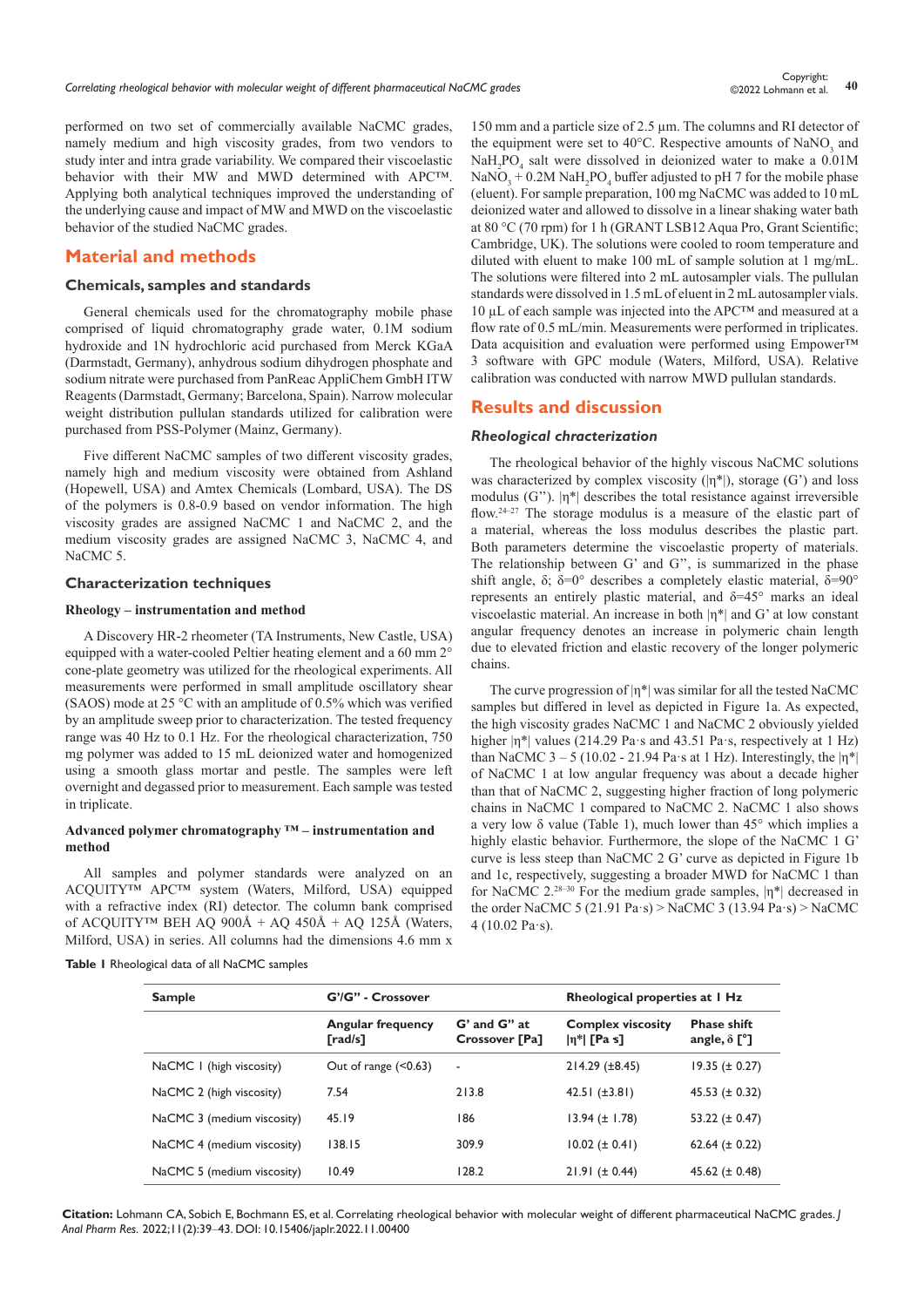

**Figure 1** (a) Overlaid complex viscosity, |η\*| of all NaCMC samples, storage G' and loss G'' modulus plots of (b) NaCMC 1, (c) NaCMC 2, (d) NaCMC 3, (e) NaCMC 4, and (f) NaCMC 5.

Additionally, the crossover point of G' and G'' was determined for all the samples (Table 1). Crossover is the point at which the material changes its viscoelastic behavior from a more elastic to a more plastic behavior.24–28 For a given polymeric material, the crossover point is very sensitive to variations in the MW and MWD as schematically depicted in Figure 2.<sup>15</sup>



**Figure 2** Impact of molecular weight on crossover point.

Reduction in the G' and G'' magnitude, and angular frequency at which the crossover occurs, correlate with increasing MWD and MW, respectively as schematically depicted in Figure 2. In the case of the high viscosity grade NaCMC 1, the crossover point was out of range of the minimum angular frequency applied in the measurements (<0.63 rad/s) (Table 1). Interestingly, the crossover point of the other high viscosity grade sample, NaCMC 2 in Figure 1c, was 7.1 rad/s and within the range of the measurement.

 Examining the three medium grade samples, the order of the angular frequency at crossover was NaCMC 5 (10.41 rad/s) < NaCMC 3 (47.99 rad/s) < NaCMC 4 (135.72 rad/s) indicating that NaCMC 5 would act more elastic to shear than NaCMC 3 and 4 (Table 1). Thus, NaCMC 5 is expected to have a high fraction of long polymer chains (high MW) compared to NaCMC 3 and NaCMC 4. Amongst the three medium viscosity grades, NaCMC 4 exhibited the highest angular frequency and modulus at the crossover point (135.72 rad/s, 309.9 Pa), suggesting it may have the lowest MW and narrowest MWD, respectively.

#### **Molecular weight characterization**

To ascertain the observed differences in the inter- and intragrade rheological behavior of the NaCMCs, APC™ characterization of the samples was performed to investigate the MW, MWD, and polydispersity (Đ). As documented in literature, the best practice when analyzing NaCMC by size-exclusion chromatography is to add salts to the mobile phase to prevent coil repulsion or expansion effects of the polymer chains and minimize ion exclusion.31 In our case  $\text{NaH}_2\text{PO}_4/\text{NaNO}_3$  buffer at pH 7 was used as mobile phase.

The determined molecular weights along with Đ of all the samples are listed in Table 2. The calculated standard deviation (RSD) of the samples is extremely low attesting to the high reproducibility of the measurements. As expected, the high viscosity grade samples NaCMC 1 and NaCMC 2 exhibited the highest weight-average molecular weight  $(M<sub>w</sub>)$  in the range of 900-1000 kDa while the medium viscosity grades exhibited  $M_w$  in the range 700-750 kDa. However, a more careful examination of the MWD characteristics, which are reflected in the Đ, reveals significant intra-grade differences. For instance, the MWD of NaCMC 1 is more polydisperse with Đ of 5.23 compared with Đ of 4.76 for NaCMC 2 which agrees with the observed rheological behavior that the slope of of NaCMC 1 G' curve is less steep than NaCMC 2 G' curve (Figure 1 b-c). Amongst the medium viscosity grade NaCMC 4 is the least polydispersed with Đ of 4.09 which correlates well with the fact that it has the highest modulus at the crossover point.

**Table 2** Molecular weights and polydispersity of all NaCMC samples

| <b>Sample</b>                               | Mn, kDa | %RDS | Mw, kDa | %RDS | Đ    |
|---------------------------------------------|---------|------|---------|------|------|
| <b>NaCMC</b><br>I (high<br>viscosity)       | 201.5   | 3.2  | 1051.9  | 1.8  | 5.23 |
| <b>NaCMC</b><br>2 (high<br>viscosity)       | 190.2   | 1.2  | 905.6   | 3.3  | 4.76 |
| NaCMC <sub>3</sub><br>(medium<br>viscosity) | 151.6   | 2.8  | 698.2   | 3.1  | 4.61 |
| NaCMC <sub>4</sub><br>(medium<br>viscosity) | 175.7   | 4.4  | 718.1   | 4.5  | 4.09 |
| NaCMC <sub>5</sub><br>(medium<br>viscosity) | 154     | 0.6  | 750     | 2.6  | 4.87 |

In Figure 3, the weight-normalized chromatogram peak area and cumulative amount are plotted against  $M_{w}$  to illustrate the contributions of the different MW fractions to the overall MWD of the samples. It becomes obvious from these plots that within each viscosity grade set no two lots were identical, especially the high viscosity grade set (NaCMC 1 and NaCMC 2). According to Figure 1a, NaCMC 1 is predominately composed of high MW population (long polymeric chains) compared to NaCMC 2 (Figure 1b) which has a very significant amount of low MW population (short polymeric chains) in addition to the high MW population. This explains and agrees with the fact that the measured complex viscosity,  $|\eta^*|$  of NaCMC 1 was about

**Citation:** Lohmann CA, Sobich E, Bochmann ES, et al. Correlating rheological behavior with molecular weight of different pharmaceutical NaCMC grades. *J Anal Pharm Res.* 2022;11(2):39‒43. DOI: [10.15406/japlr.2022.11.00400](https://doi.org/10.15406/japlr.2022.11.00400)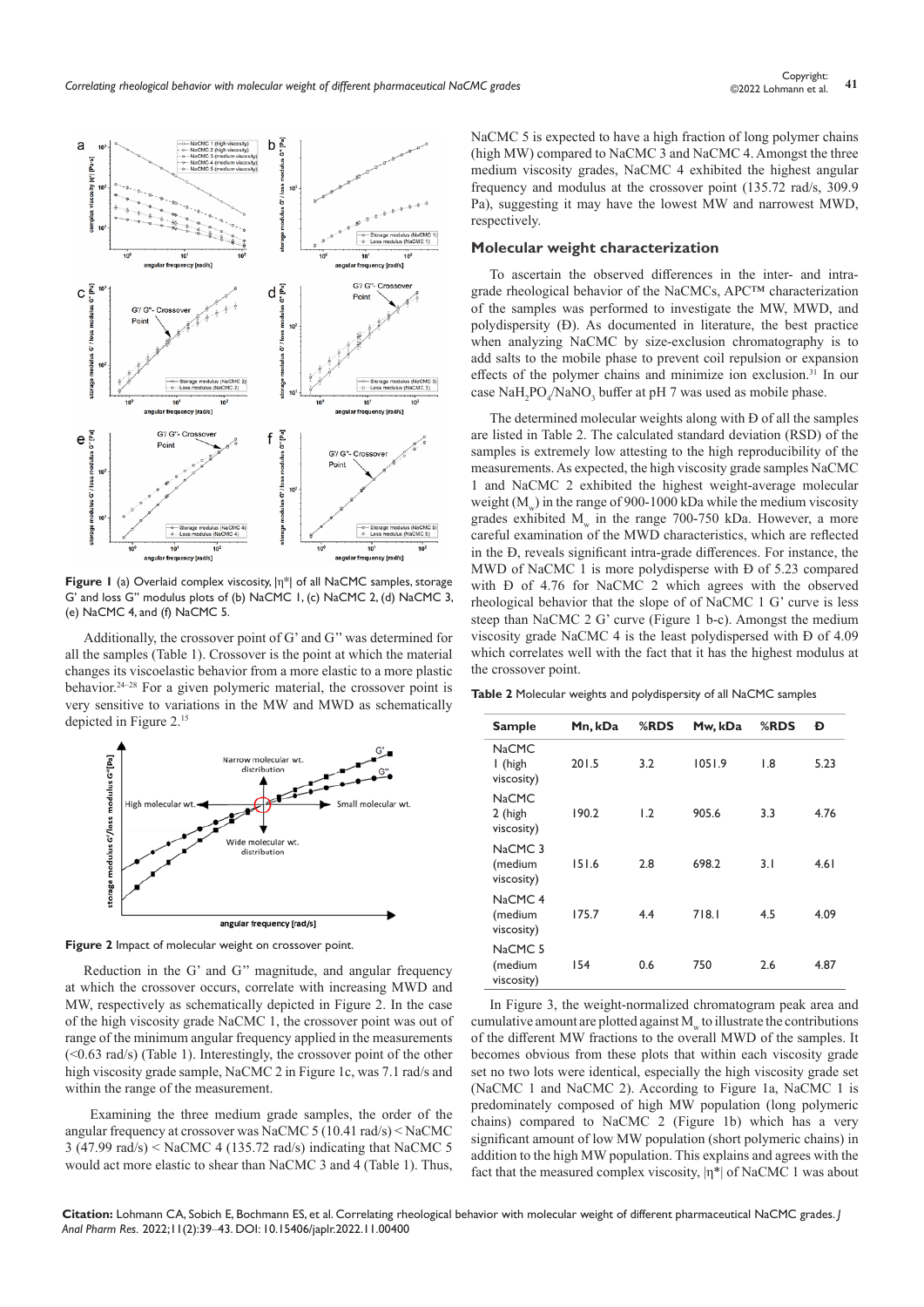a decade order of magnitude higher than NaCMC 2, as the former is predominantly composed of long polymeric chains which contributes to its markedly different elastic behavior. Comparing the medium viscosity grade in Figures 3, all three lots show bimodal distribution of high and low MW populations. Amongst the three lots, NaCMC 4 and NaCMC 5 have higher MW value (log 5.75) for the high MW population, however, NaCMC 5 additionally has a prominent shoulder peak in the much higher MW region (log 6.5). The presence of the shoulder peak indicates that NaCMC 5 has a minor population of very high MW polymeric chains. Hence, NaCMC 5 exhibited the highest M as given in Table 2 and correspondingly showed the highest  $|\eta^*|$ amongst the three lots as seen in Table 2. Interestingly, NaCMC 3 which recorded the lowest M amongst the three lots unexpectedly showed a higher  $|n^*|$  than NaCMC 4 as noted in Table 2 and Table 1, respectively. By closely examining Figure 3c and d, it can be noted that NaCMC 3 has the lowest MW value (log 5.5) for its high MW population but, it also has a prominent shoulder peak in the much higher MW region (log 6.5). It therefore appears that the amount of these very high MW polymeric chains is not enough to considerably change the overall  $M_{\ldots}$  but nonetheless significant enough to increase the  $|\eta^*|$  due to their very long chain length.



**Figure 3** Molecular weight distribution plots of (a) NaCMC 1, (b) NaCMC 2, (c) NaCMC 3, (d) NaCMC 4, and (e) NaCMC 5.

## **Conclusion**

The rheological properties of two different grades namely, high and medium viscosity grades, of commercially available pharmaceutical NaCMC from two vendors were studied and their molecular weight characterized by the Advanced Polymer Chromatography (APC™) system. Overall, the high viscosity grade lots exhibited higher viscosity as expected. However, a marked difference in viscosity was observed amongst the high viscosity grade lots, which could be explained by the observed large difference in their molecular weight distributions. Although the medium viscosity grade lots did not show large intra-lot viscosity variation, they exhibited subtle differences in viscosity and other viscoelastic properties which could be traced and explained by their respective molecular weight distribution. Thus,

the combined application of rheological testing and APC™ provides an investigative means to ascertain inter- and intra-grade variability of NaCMC which can applied in the industrial setting to ensure the right excipient is being selected to meet target product quality and performance.

# **Acknowledgments**

The authors would like to thank Paul Rainville, Jennifer Gough and Damian Morrison from Waters and Terri Chen from TA Instruments for helpful input and discussions.

# **Conflicts of interest**

# **Disclosure**

Ekaterina Sobich, Esther S. Bochmann, Matthias Degenhardt and Samuel O. Kyeremateng are employees of AbbVie and may own AbbVie stock. Claudia A. Lohmann is an employee of Waters Corporation and has no additional conflicts of interest to disclose. AbbVie sponsored and funded the study; contributed to the design; participated in the collection, analysis, and interpretation of data, and in writing, reviewing, and approval of the final publication.

## **References**

- 1. [Shaghaleh H, Xu X, Wang S. Current progress in production of](https://pubs.rsc.org/en/content/articlelanding/2018/ra/c7ra11157f)  [biopolymeric materials based on cellulose, cellulose nanofibers, and](https://pubs.rsc.org/en/content/articlelanding/2018/ra/c7ra11157f)  [cellulose derivatives.](https://pubs.rsc.org/en/content/articlelanding/2018/ra/c7ra11157f) *RSC Advances*. 2018;8:825–842.
- 2. [Cohen A, Schagerlöf H, Nilsson C, et al. Liquid chromatography–mass](https://pubmed.ncbi.nlm.nih.gov/15032353/)  [spectrometry analysis of enzyme-hydrolyzed carboxymethylcellulose for](https://pubmed.ncbi.nlm.nih.gov/15032353/)  [investigation of enzyme selectivity and substituent pattern.](https://pubmed.ncbi.nlm.nih.gov/15032353/) *J Chromatogr A.* [2004;1029:87–95.](https://pubmed.ncbi.nlm.nih.gov/15032353/)
- 3. [Shakun M, Maier H, Heinze T, et al. Molar mass characterization of](https://pubmed.ncbi.nlm.nih.gov/23618306/)  [sodium carboxymethyl cellulose by SEC-MALLS.](https://pubmed.ncbi.nlm.nih.gov/23618306/) *Carbohydr Polym.*  [2013;95:550–559.](https://pubmed.ncbi.nlm.nih.gov/23618306/)
- 4. [https://www.grandviewresearch.com/industry-analysis/carboxymethyl](https://www.grandviewresearch.com/industry-analysis/carboxymethyl-cellulose-cmc-market)[cellulose-cmc-market](https://www.grandviewresearch.com/industry-analysis/carboxymethyl-cellulose-cmc-market)
- 5. [Li W, Sun B, Wu P. Study on hydrogen bonds of carboxymethyl cellulose](https://www.infona.pl/resource/bwmeta1.element.elsevier-a9672828-6e74-3df9-9eca-5adee4dbf859)  [sodium film with two-dimensional correlation infrared spectroscopy.](https://www.infona.pl/resource/bwmeta1.element.elsevier-a9672828-6e74-3df9-9eca-5adee4dbf859)  *Carbohydr Polym.* [2009;78:454–461.](https://www.infona.pl/resource/bwmeta1.element.elsevier-a9672828-6e74-3df9-9eca-5adee4dbf859)
- 6. [Hollabaugh CB, Burt LH, Peterson Walsh A. Carboxymethylcellulose](https://pubs.acs.org/doi/10.1021/ie50430a015)  [Uses and Applications.](https://pubs.acs.org/doi/10.1021/ie50430a015) *Ind Eng Chem.* 1945:37(10):943–947.
- 7. Hiatt GD. Method of making enteric medicament compositions. *US patent*. 852;433(2):1958.
- 8. [Komorowska P, Rozanska S, Rozanski J. Effect of the degree of](https://link.springer.com/article/10.1007/s10570-017-1444-1)  [substitution on the rheology of sodium carboxymethylcellulose solutions](https://link.springer.com/article/10.1007/s10570-017-1444-1)  [in propylene glycol/water mixtures.](https://link.springer.com/article/10.1007/s10570-017-1444-1) *Cellulose*. 2017;24:4151–4162.
- 9. [Heinze T. Carboxymethyl ethers of cellulose and starch a review,](https://citeseerx.ist.psu.edu/viewdoc/download?doi=10.1.1.469.9925&rep=rep1&type=pdf) *Macromol Symp.* [2005;223\(1\):13–29.](https://citeseerx.ist.psu.edu/viewdoc/download?doi=10.1.1.469.9925&rep=rep1&type=pdf)
- 10. Saake B, Horner S, Kruse T. Detailed investigation on the molecular structure of carboxymethyl cellulose with unusual substitution pattern by means of an enzyme-supported analysis. *Macromol Chem Phys.*  2000;201:1996–2002.
- 11. [Siepmann J, Faham A, Clas SD, et al. Lipids and polymers in pharmaceutical](https://www.sciencedirect.com/science/article/pii/S0378517319300171)  [technology: Lifelong companions.](https://www.sciencedirect.com/science/article/pii/S0378517319300171) *Int J Pharm.* 2019;558:128–142.
- 12. Rinaudo M, Danhelka J, Milas M. A new approach to characterising carboxymethyl cellulose by size exclusion chromatography. *Carbohydr Polym.* 1993;21:1–5.
- 13. [Capitani D, Porro F, Segre AL. High field NMR analysis of the degree of](https://www.infona.pl/resource/bwmeta1.element.elsevier-8f0aac30-5bd3-3f78-b025-5d48e3242e5c)  [substitution in carboxymethyl cellulose sodium salt.](https://www.infona.pl/resource/bwmeta1.element.elsevier-8f0aac30-5bd3-3f78-b025-5d48e3242e5c) *Carbohydr Polym.*  [2000;42:283–286](https://www.infona.pl/resource/bwmeta1.element.elsevier-8f0aac30-5bd3-3f78-b025-5d48e3242e5c)*.*

**Citation:** Lohmann CA, Sobich E, Bochmann ES, et al. Correlating rheological behavior with molecular weight of different pharmaceutical NaCMC grades. *J Anal Pharm Res.* 2022;11(2):39‒43. DOI: [10.15406/japlr.2022.11.00400](https://doi.org/10.15406/japlr.2022.11.00400)